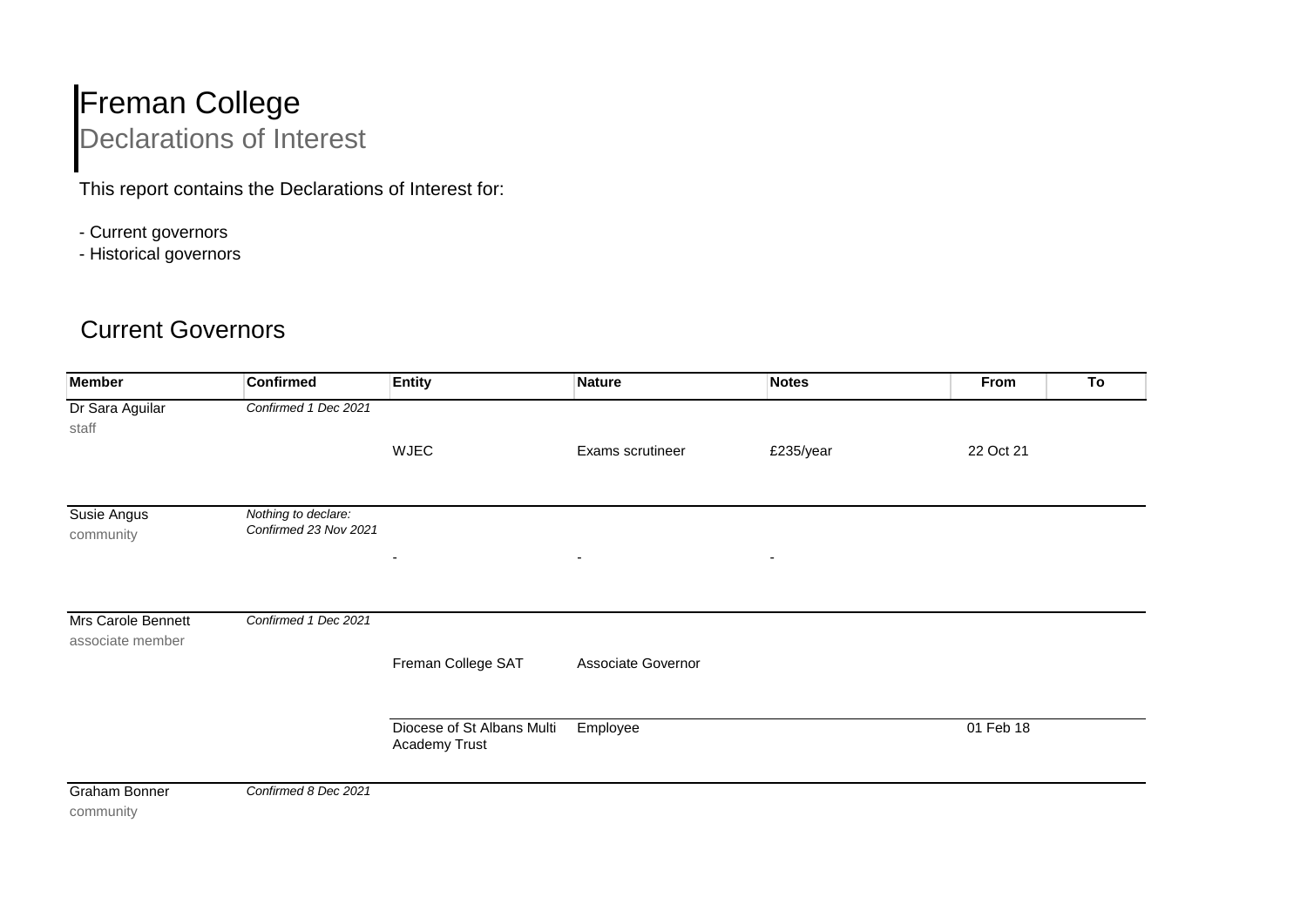|                                 |                                             | <b>Buntingford Town Council</b>                                         | Member                          |                                                                                       |  |
|---------------------------------|---------------------------------------------|-------------------------------------------------------------------------|---------------------------------|---------------------------------------------------------------------------------------|--|
|                                 |                                             |                                                                         |                                 |                                                                                       |  |
|                                 |                                             | Buntingford relief in Need                                              | Trustee                         |                                                                                       |  |
|                                 |                                             |                                                                         |                                 |                                                                                       |  |
|                                 |                                             | <b>Buntingford Town FC</b>                                              | Committee member                |                                                                                       |  |
|                                 |                                             |                                                                         |                                 |                                                                                       |  |
|                                 |                                             | <b>Buntingford Chamber of</b><br>Commerce                               | Events Co-ordinator             |                                                                                       |  |
|                                 |                                             | <b>Buntingford Civic Society</b>                                        | Chair                           |                                                                                       |  |
|                                 |                                             | <b>Buntingford Town Council</b>                                         | Spouse                          | Spouse is member                                                                      |  |
|                                 |                                             |                                                                         |                                 |                                                                                       |  |
| Mrs Charlotte Claydon<br>parent | Confirmed 10 Nov 2021                       |                                                                         |                                 |                                                                                       |  |
|                                 |                                             | Aston St Marys C of E<br>Primary school                                 | Governor                        | I have been a governor at<br>Aston since 2014 including<br>Chair until I left in Sept |  |
| Mrs Sue Coote                   | Confirmed 8 Dec 2021                        |                                                                         |                                 | 2019 I then returned as a                                                             |  |
| parent                          |                                             | <b>Buntingford Town Council</b>                                         | Member                          |                                                                                       |  |
|                                 |                                             |                                                                         |                                 |                                                                                       |  |
|                                 |                                             | St Francis Park<br>Manangement Co Ltd -<br><b>Residents Association</b> | Director & Company<br>Secretary |                                                                                       |  |
| <b>Matt Grimley</b><br>staff    | Nothing to declare:<br>Confirmed 8 Dec 2021 |                                                                         |                                 |                                                                                       |  |
|                                 |                                             |                                                                         | $\sim$                          | $\overline{\phantom{a}}$                                                              |  |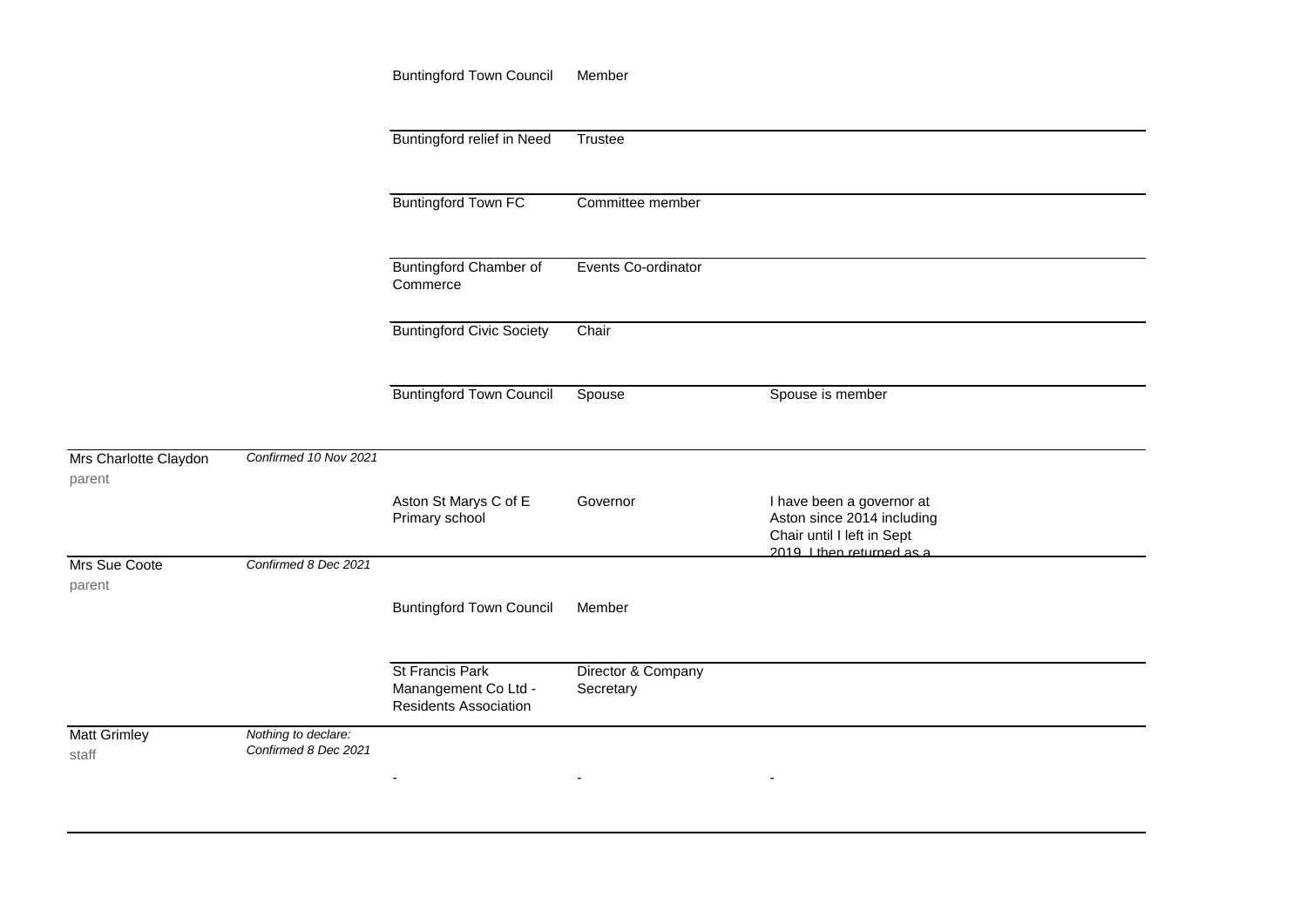| Ms Sam Hebditch      | Nothing to declare:                          |                          |                          |                          |  |
|----------------------|----------------------------------------------|--------------------------|--------------------------|--------------------------|--|
| other                | Confirmed 16 Nov 2021                        |                          |                          |                          |  |
|                      |                                              |                          |                          |                          |  |
|                      |                                              |                          |                          |                          |  |
|                      |                                              |                          |                          |                          |  |
| Mr Julian Leigh      | Nothing to declare:                          |                          |                          |                          |  |
| parent               | Confirmed 20 Nov 2021                        |                          |                          |                          |  |
|                      |                                              |                          | $\overline{\phantom{a}}$ | $\overline{\phantom{a}}$ |  |
|                      |                                              |                          |                          |                          |  |
|                      |                                              |                          |                          |                          |  |
| Ms Helen Loughran    | Confirmed 19 Nov 2021                        |                          |                          |                          |  |
| staff                |                                              |                          |                          |                          |  |
|                      |                                              | Chauncy School           | Husband                  | Husband is Head Teacher  |  |
|                      |                                              |                          |                          |                          |  |
|                      |                                              |                          |                          |                          |  |
|                      |                                              | Edwinstree Middle School | Governor                 |                          |  |
|                      |                                              |                          |                          |                          |  |
|                      |                                              |                          |                          |                          |  |
| Mrs Jackie Martin    | Nothing to declare:                          |                          |                          |                          |  |
| community            | Confirmed 29 Nov 2021                        |                          |                          |                          |  |
|                      |                                              | $\overline{\phantom{a}}$ |                          |                          |  |
|                      |                                              |                          |                          |                          |  |
|                      |                                              |                          |                          |                          |  |
| <b>Mike Nicholas</b> | Nothing to declare:<br>Confirmed 29 Nov 2021 |                          |                          |                          |  |
| parent               |                                              |                          |                          |                          |  |
|                      |                                              |                          |                          |                          |  |
|                      |                                              |                          |                          |                          |  |
| Mr David Paull-Wills | Nothing to declare:                          |                          |                          |                          |  |
| community            | Confirmed 27 Sep 2020                        |                          |                          |                          |  |
|                      |                                              |                          |                          | $\blacksquare$           |  |
|                      |                                              |                          | $\overline{\phantom{a}}$ |                          |  |
|                      |                                              |                          |                          |                          |  |
| Mrs Gill Perkins     | Nothing to declare:                          |                          |                          |                          |  |
| community            | Confirmed 29 Nov 2021                        |                          |                          |                          |  |